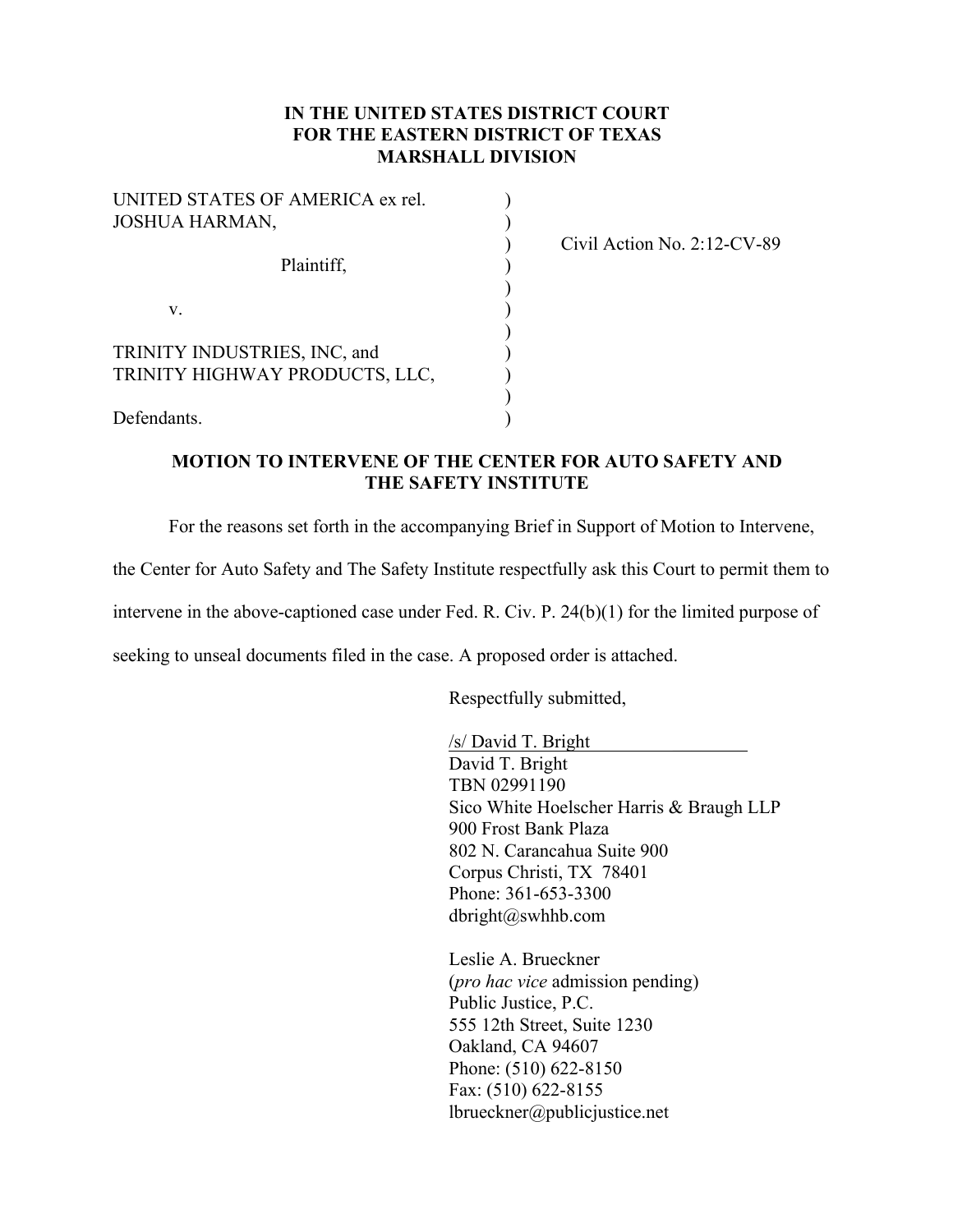Jerry M. White TBN 21308700 Turner & Associates, P.A. 4705 Somers Avenue, Suite 100 North Little Rock, AR 72116 Phone: (510) 791-2277 jerry@tturner.com

Attorneys for Intervenors

## **CERTIFICATE OF SERVICE**

I certify that a true copy of the above and foregoing document was served one each attorney of record or party in accordance with the Federal Rules of Civil Procedure on the  $14<sup>th</sup>$  day of August, 2014, as indicated below to:

## *Attorneys for United States of America re: Joshua Harman:*

Barrett E. Pope Wyatt B. Durrette, Jr. Debbie G. Seidel Durrette Crump PLC 1111 E. Main Street,  $16<sup>th</sup>$  Floor Richmond, Virginia 23219 bpope@durrettecrump.com wdurrette@durrettecrump.com dseidel@durrettecrump.com

Christopher M. Green Boies, Schiller & Flexner 333 Main Street Armonk, New York 10504 cgreen@bsfllp.com

George F. Carpinello Jeffrey S. Shelly Teresa A. Monroe Boies, Schiller & Flexner, LLP 30 South Pearl Street, 11<sup>th</sup> Floor Albany, New York 12207 gcarpinello@bsfllp.com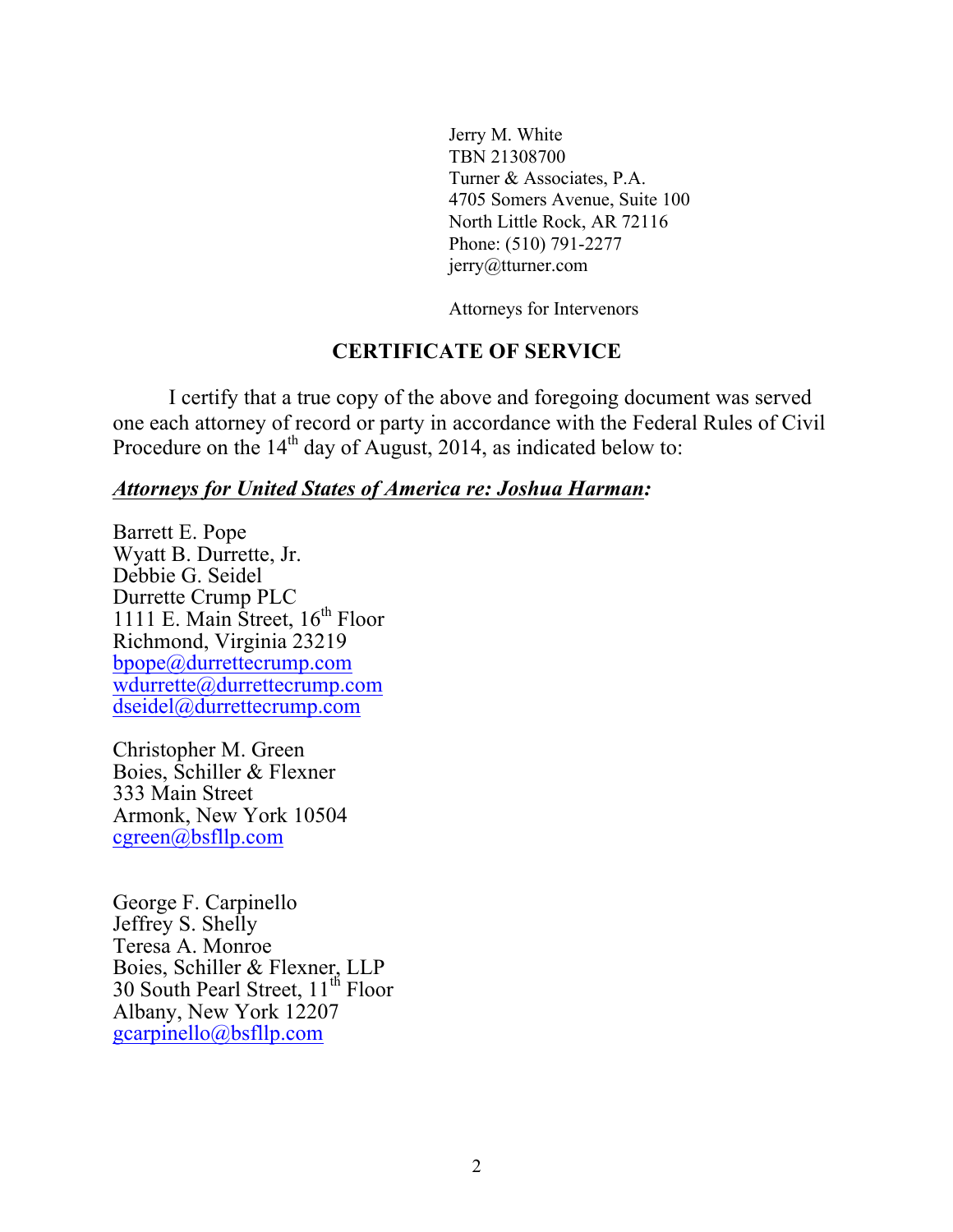George R. Coe Karen Dyer Boeis, Schiller & Flexner, LLP 121 South Orange Avenue, Suite 830 Orlando, Florida 32801 gcoe@bsfllp.com kdyer@bsfllp.com

J. Kevin McClendon U.S. Attorney's Office – Plano 101 E. Park Blvd, Suite 500 Plano, Texas 75074 kevin.mcclendon@usdoj.gov

Josh B. Maness P.O. Box 1785 Marshall, Texas 75671 manessjosh@hotmail.com

Justin Kurt Truelove Truelove Law Firm, PLLC 100 West Houston Marshall, Texas 75670 kurt@truelovelawfirm.com

Nicholas A. Gravante, Jr. Boies, Schiller, & Flexner, LLP  $575$  Lexington Avenue,  $7<sup>th</sup>$  Floor New York, New York 10022 ngravante@bsfllp.com

Steven R. Lawrence The Lawrence Law Firm 700 Lavaca Street, Suite 1400 Austin, Texas 78701 steven@stevenlawrencelaw.com

T. John Ward Ward & Smith Law Firm P.O. Box 1231 Longview, Texas 75606 tjw@wsfirm.com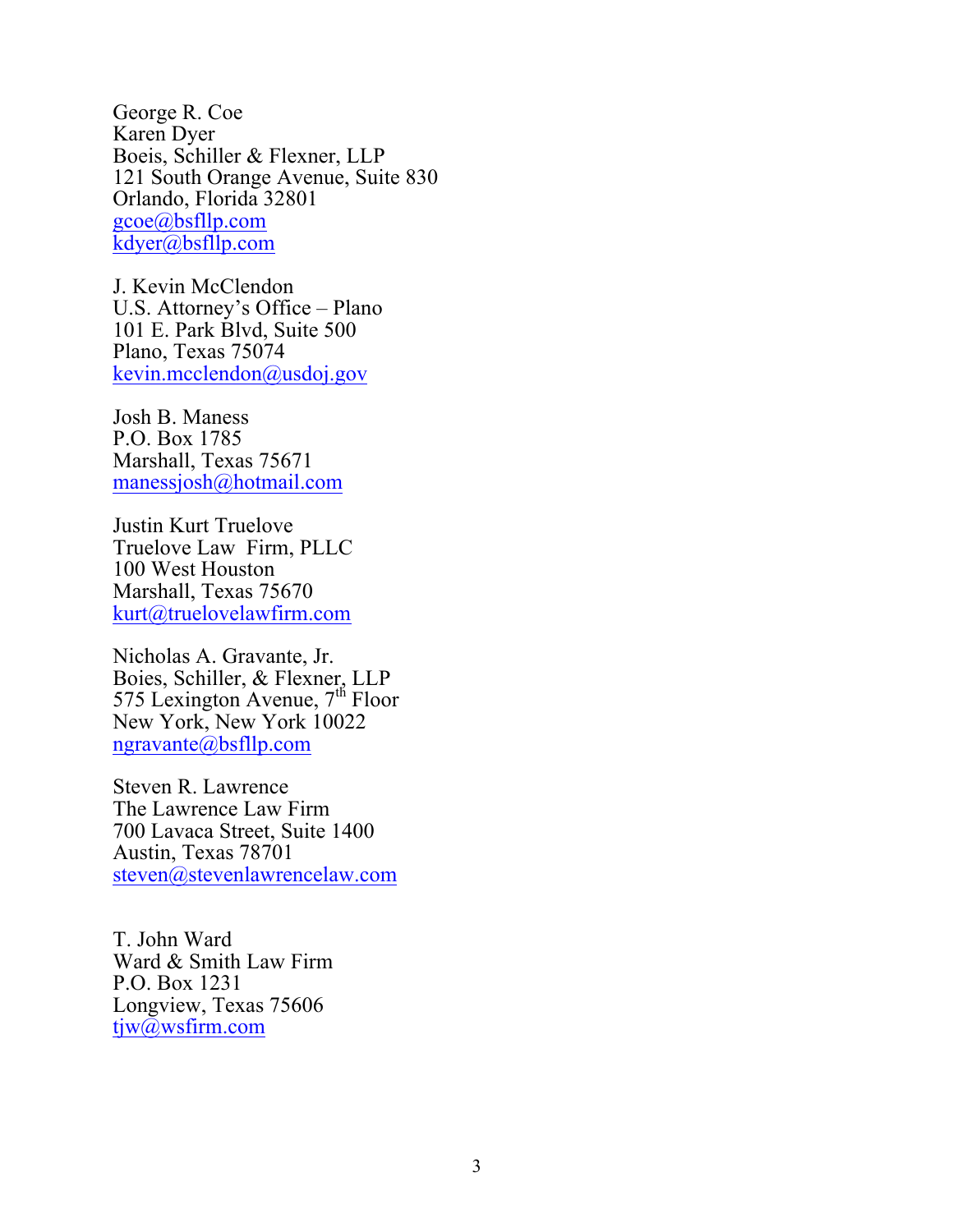Sam Baxter McKool Smith, P.C. 104 East Houston Street, Suite 300 Marshall, Texas 75670 sbaxter@mckoolsmith.com

### *Attorneys for Defendants Trinity Industries, Inc. and/or Trinity Highway Products, LLC:*

Ethan L. Shaw John Cowart Shaw Cowart, LLP 1609 Shoal Creek Blvd., Suite 100 Austin, Texas 78701 elshaw@shawcowart.com

Matthew B. Kirsner Eckert, Seamans, Cherin & Mellott, LLC 707 E. Main Street, Suite1450 Richmond, Virginia 23219 mkirsner@eckertseamans.com

Russell C. Brown Law Office of Russell C. Brown, P.C. P.O. Box 1780 Henderson, Texas 75653-1780 russell@rcbrownlaw.com

Heather Bailey New Bell, Nunnally & Martin, LLP 3232 Mckinney Avenue, Suite 1400 Dallas, Texas 75240 heathern@bellnunnally.com

James Mark Mann Mann, Tindel & Thompson 300 W. Main Henderson, Texas 75652 mark@themannfirm.com

Mike C. Miller Attorney at Law 201 W. Houston Marshall, Texas 75670 mikem@millerfirm.com